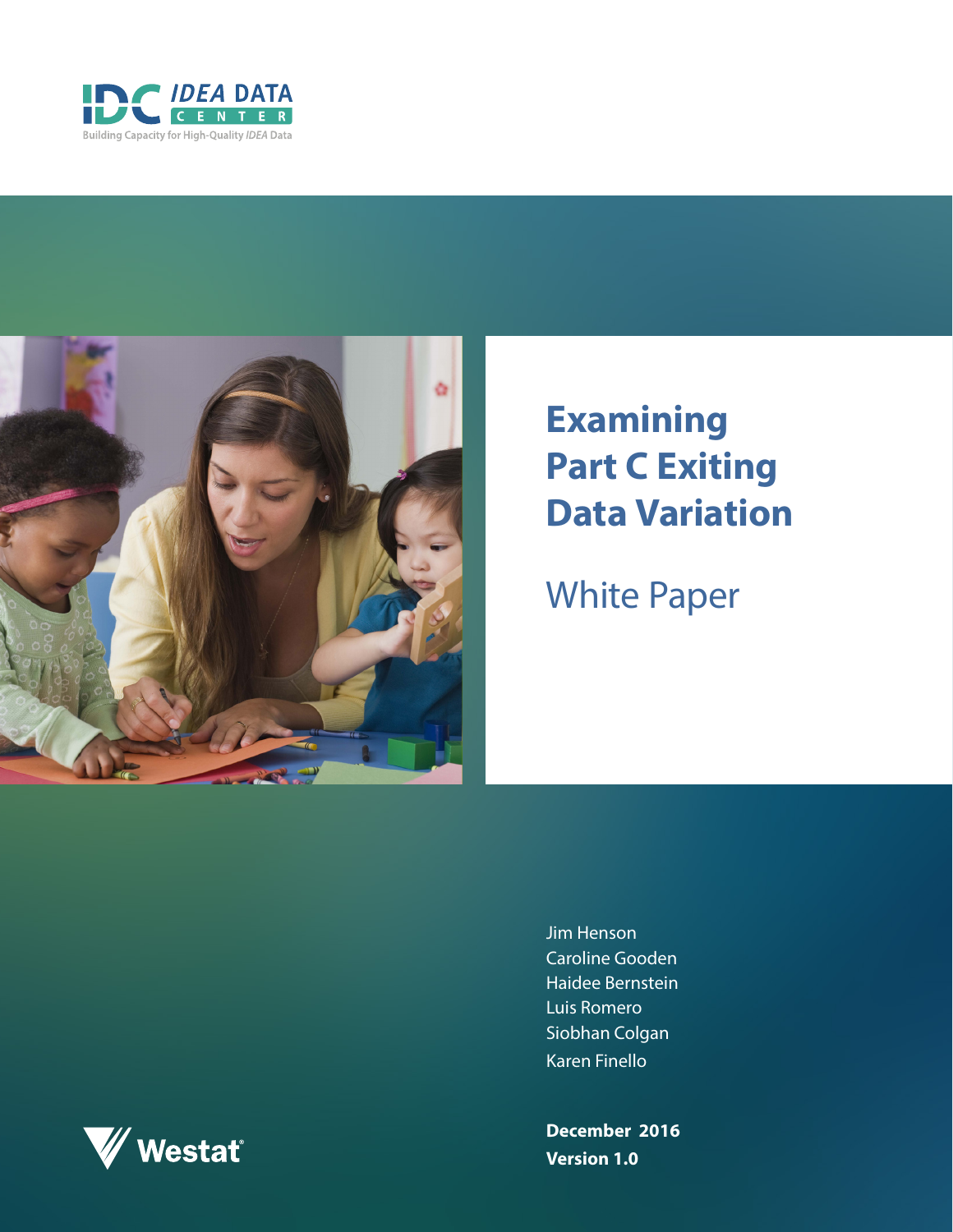

The *IDEA* Data Center (IDC) created this document under U.S. Department of Education, Office of Special Education Programs Grant No. H373Y130002. Richelle Davis and Meredith Miceli serve as the project officers.

The views expressed herein do not necessarily represent the positions or policies of the Department of Education. No official endorsement by the U.S. Department of Education of any product, commodity, service, or enterprise mentioned in this publication is intended or should be inferred. This product is public domain. Authorization to reproduce it in whole or in part is granted.

For more information about the *IDEA* Data Center's work and its partners, see [www.ideadata.org.](http://www.ideadata.org/)

#### **Suggested Citation:**

Henson, J., Gooden, C., Bernstein, H., Romero, L., Colgan, S., and Finello, K. (2016, December). *Examining Part C Exiting Data Variation, White Paper*, (Version 1.0). *IDEA* Data Center. Rockville, MD: Westat.





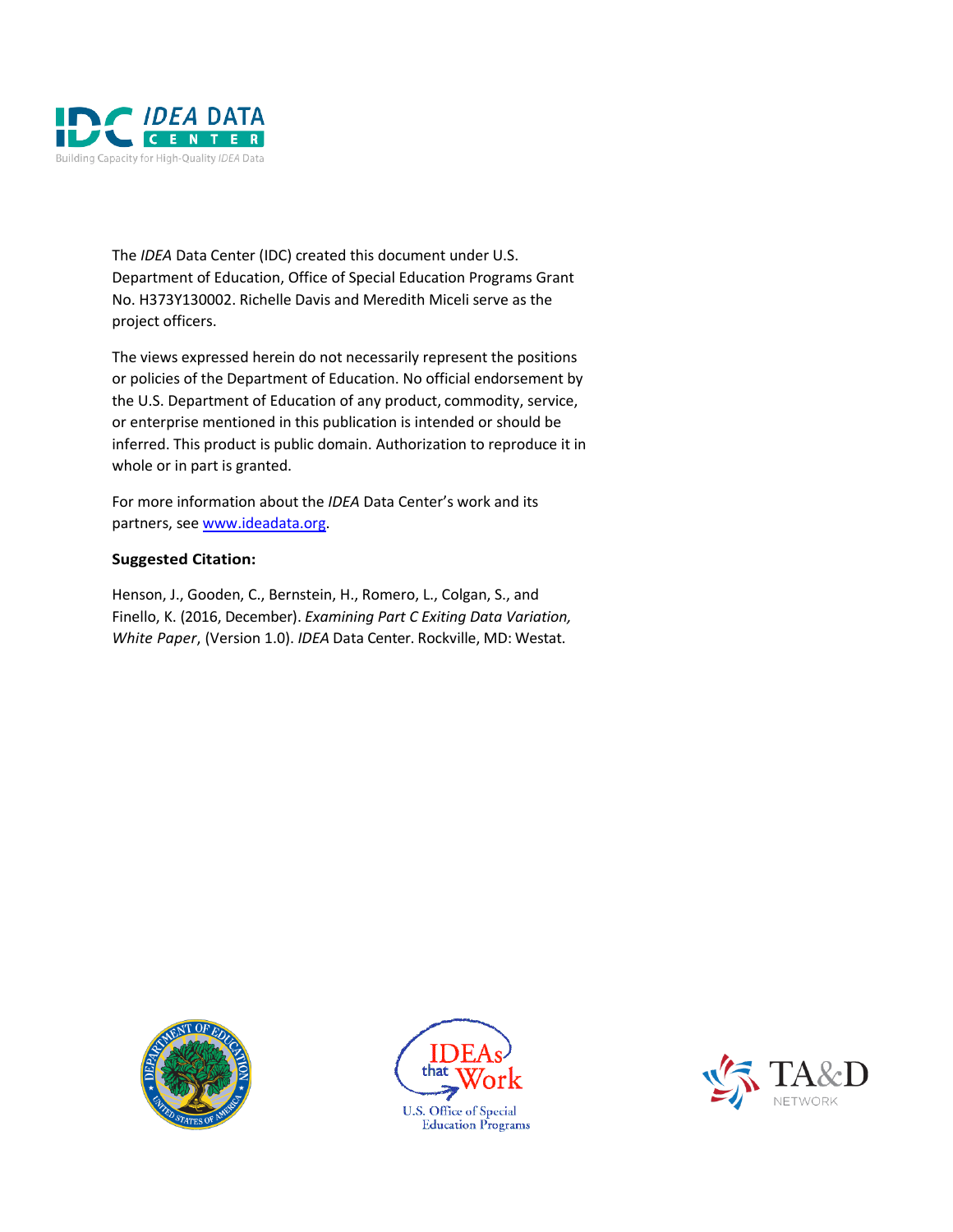## **Examining Part C Exiting Data Variation**

## Purpose

The purpose of this white paper is to explore variation among exiting categories as reported by the 50 states and Washington, DC.<sup>1</sup> Examining factors that may contribute to variation can lead to improved exiting data quality within and across states. One might ask, "What is the relevance of this examination for individual states? Because state systems vary, won't variation naturally occur in the exiting categories?" There are two major reasons for this examination:

- State differences (e.g., policies, size) may not fully explain the variation found in the Part C exiting categories.
- Understanding factors that influence data variation among states may also lead to understanding of variation within states, which may contribute to improved quality of exiting data.

During the development of the *Part C Exiting Data Toolkit*, it became apparent that data for many of the exiting categories varied greatly from state to state. For example, for Category 2 (Part B eligible, exiting Part C), one state reported 27 percent of children exited in this category, yet another state reported 69 percent of children did so. This white paper examines factors that may influence large variation among states for exiting categories. Understanding the factors may lead to more accurate and consistent exiting data.

## Method for Examination of Variation

Examination of the Part C exiting data showed 8 of the 10 categories had wide variation among states. Root cause analyses focused on the 12 states that reported the lowest and highest percentage of children in each of those eight categories. We identified state characteristics that may have influenced the exiting data variation, including percentage of children served, eligibility criteria classification (as identified by the IDEA Infant & Toddler Coordinators Association), total number of exiting children, and total number of children served in Part C. Using these characteristics, we created a profile for each of the 12 states. After examining these characteristics, we gathered more information to examine variables in states with low or high variation. We invited the data managers and Part C coordinators from the 12 states to participate in a focus group meeting during the Office of Special Education Programs (OSEP) Leadership Conference in July 2015. For each category with low or high variation, state data personnel discussed the factors they believed might have contributed to the variation. When questions remained, we did further follow-up via phone and email with data personnel of the 12 states. The findings allowed us to identify a number of factors that may influence exiting variation based on case study illustrations of factors within selected states. The results do not constitute a definitive or scientific study of all variables; however, they may help state data personnel examine their data in comparison to other states, examine variation across local entities, and provide strategies for improving data quality.

 $\overline{a}$ 

<sup>1</sup> Variation for the U.S. territories and outlying areas are not included in this analysis, as services in those areas are unique to their populations.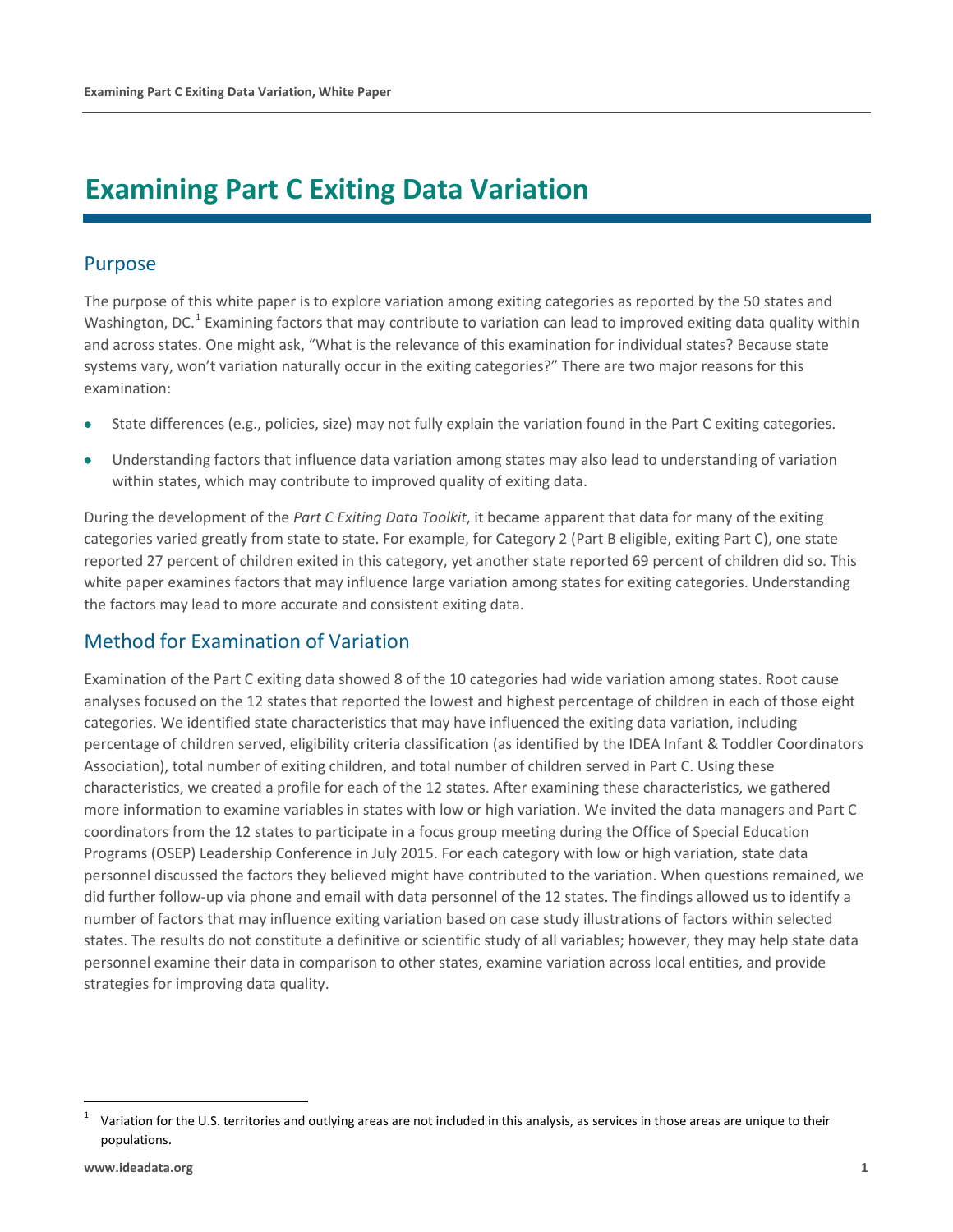This white paper includes four parts:

- Part 1 summarizes Part C exiting definitions (as described in E*MAPS* 2.0 [http://www2.ed.gov/about/inits/ed/edfacts/emaps-IDEA-part-c-exiting-collection-user-guide-v3.pdf\)](http://www2.ed.gov/about/inits/ed/edfacts/emaps-idea-part-c-exiting-collection-user-guide-v3.pdf).
- Part 2 reviews broad, general trends in exiting data variation.
- Part 3 examines potential reasons for variation, with possible strategies to improve exiting data quality.
- Part 4 summarizes the findings of examination of exiting data variation and highlights key findings for state data personnel.

Findings are based on data from 2012–13 (FFY 2013); the eight exiting categories with large differences in variation include 1, 2, 4, 5, 6, 8, 9, and 10. Categories 3 (Part B eligible, continuing in Part C) and 7 (Deceased) had little variation. Category 3 applied to only a few states, and Category 7 only infrequently applied.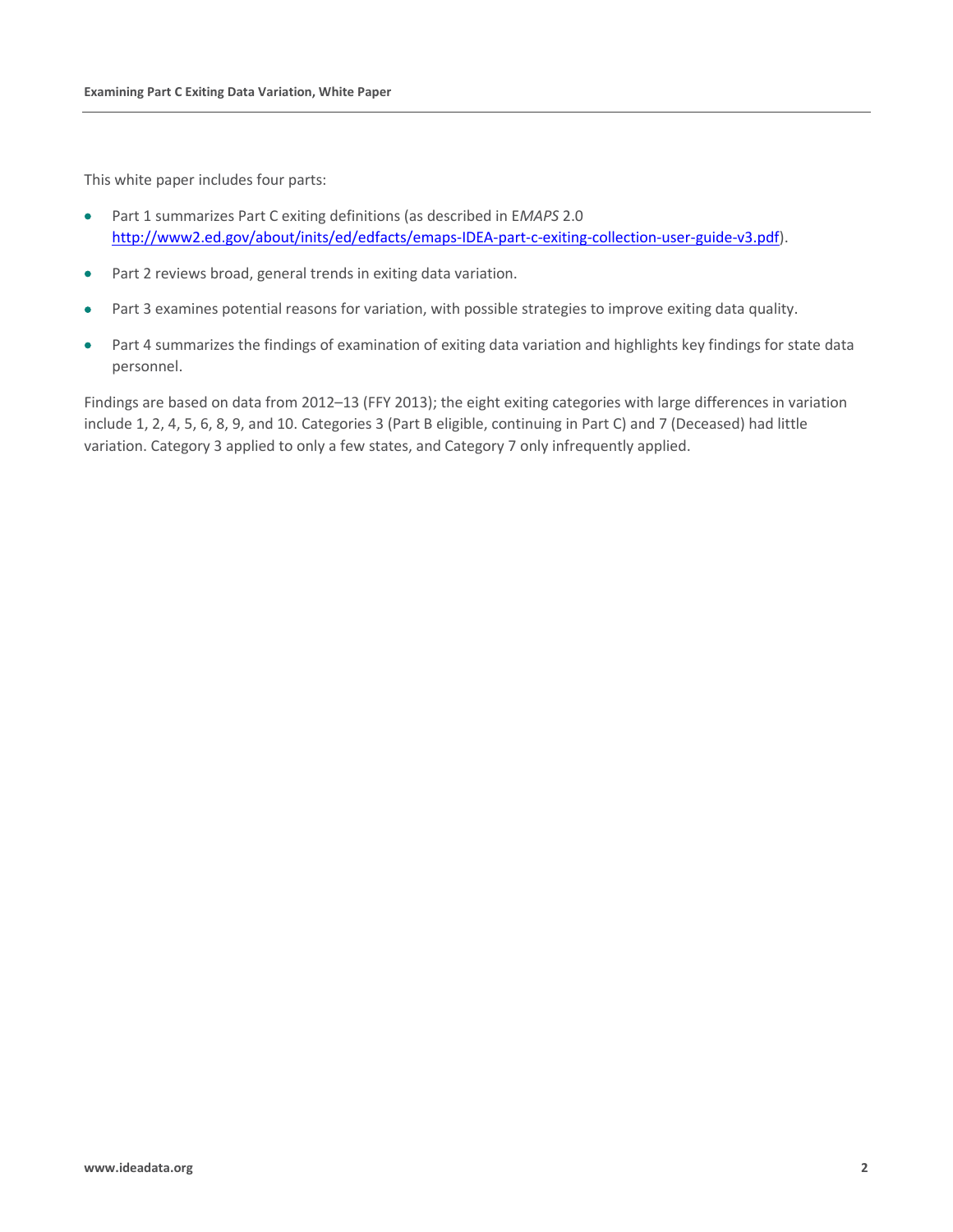## **Part 1: E***MAPS* **2.0 Definitions for Exiting Categories**

As stated in the E*MAPS* 2.0 Glossary of Data Elements, each exiting category title and definition are included in the table below; the eight categories with large variation examined in this white paper include 1, 2, 4, 5, 6, 8, 9, and 10. The wording below is stated verbatim from E*MAPS*.

Table: Glossary of Data Elements

**Category 1: No longer eligible for Part C prior to reaching age three.**

Include all children who, within this 12-month reporting period, have exited Part C before age three because they are no longer eligible under IDEA, Part C.

(Note: Formerly called Completion of IFSP prior to reaching age three).

**Category 2: Part B eligible, exiting Part C.**

Include all children determined to be eligible for Part B during the reporting period and who exited (or will soon exit) Part C. This includes children who receive Part B services in conjunction with Head Start.

**Category 3: Part B eligible, continuing in Part C.**

This category may ONLY be used by a state whose application for IDEA Part C funds includes a policy under which parents of children with disabilities who were eligible for services under IDEA Section 619 and previously received services under Part C may continue to receive early intervention services under Part C beyond age three.

**Category 4: Not eligible for Part B, exit with referrals to other programs.**

Include all children who reached age three, were evaluated and determined not eligible for Part B, and were referred to other programs, which may include preschool learning centers, Head Start (but not receiving Part B services), and child care centers, and/or were referred for other services, which may include health and nutrition services, such as WIC.

**Category 5: Not eligible for Part B, exit with no referrals.**

Include all children who reached age three, were evaluated and determined not eligible for Part B, but were not referred to other programs.

**Category 6: Part B eligibility not determined.**

Include all children who reached their third birthday, and their Part B eligibility was not determined during this reporting period. This category includes children who were referred for Part B evaluation, but for whom the eligibility determination has not yet been made or reported, or children for whom parents did not consent to transition planning. Include in this category any child who reached age three, and who has not been reported in categories 2–5.

#### **Category 7: Deceased.**

Include all children who died during the reporting period before their third birthday, including those who died at the age of exit.

#### **Category 8: Moved out of state.**

Include all children who moved out of state before their third birthday. Include only children who moved during the reporting period. Do not report a child who moved within state (i.e., from one program to another) if services are known to be continuing.

#### **Category 9: Withdrawal by parent (or guardian).**

Include all children under the age of three whose parents declined all services (including service coordination services) after an IFSP was in place, or declined to consent to Part C services on the IFSP and provided written or verbal indication of withdrawal from Part C services.

#### **Category 10: Attempts to contact the parent and/or child were unsuccessful.**

Include all children under the age of three who had an active IFSP, and for whom Part C personnel have been unable to provide early intervention services either due to lack of response from the parent or family, or inability to contact or locate the family or child after repeated, documented attempts. Include in this category any child who was no longer receiving services under Part C before reaching age three and who has not been reported in categories 7–9.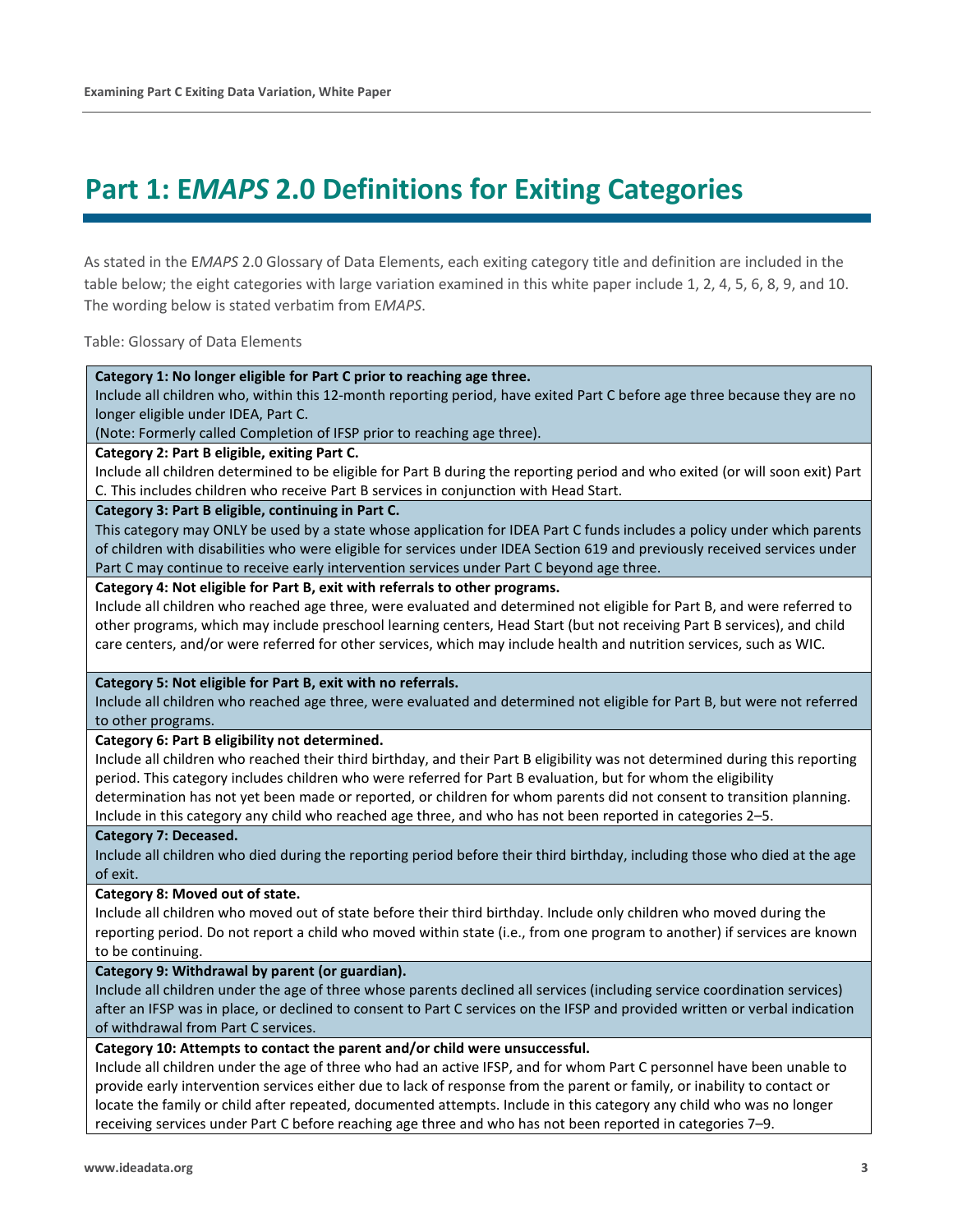## **Part 2: General Findings Regarding Variation in Exiting Data**

Across the exiting data reviewed, variation existed in the **implementation, interpretation,** and **documentation** of Part C regulations.

### Implementation

State personnel have some flexibility in the implementation of Part C regulations. All states are required to meet federal requirements, but they have choices regarding eligibility criteria, identification and role of lead agencies, and procedural operationalization of the regulations. For example, state eligibility criteria differ substantially, thus influencing the numbers of children entering and exiting the system and, in some cases, the exiting categories chosen. State policies related to copayment for Part C families also varied. Several state data personnel reported that the institution of a fee policy within the state influenced the number of children exiting the system, despite all efforts to prevent attrition. State policies and procedures related to local implementation also influenced reporting of Part C exiting data variation, particularly when local programs implemented procedures differently.

## Interpretation

Differing interpretations of federal requirements, state policies, and procedures were major factors that may have accounted for exiting data variation. A state with substantial local control of Part C services may have deferred implementation of specific policies to local agencies providing services and, therefore, experienced data variation within the state.

## Documentation

It was reported, both within and across states, that differences existed in the amount and nature of documentation required for each of the exiting categories. For example, a state that requires less documentation for attempts to contact parents may have greater numbers in Category 10 (Attempts to contact the parent and/or child were unsuccessful) than would a state that required more documentation, thus leading to inconsistent data.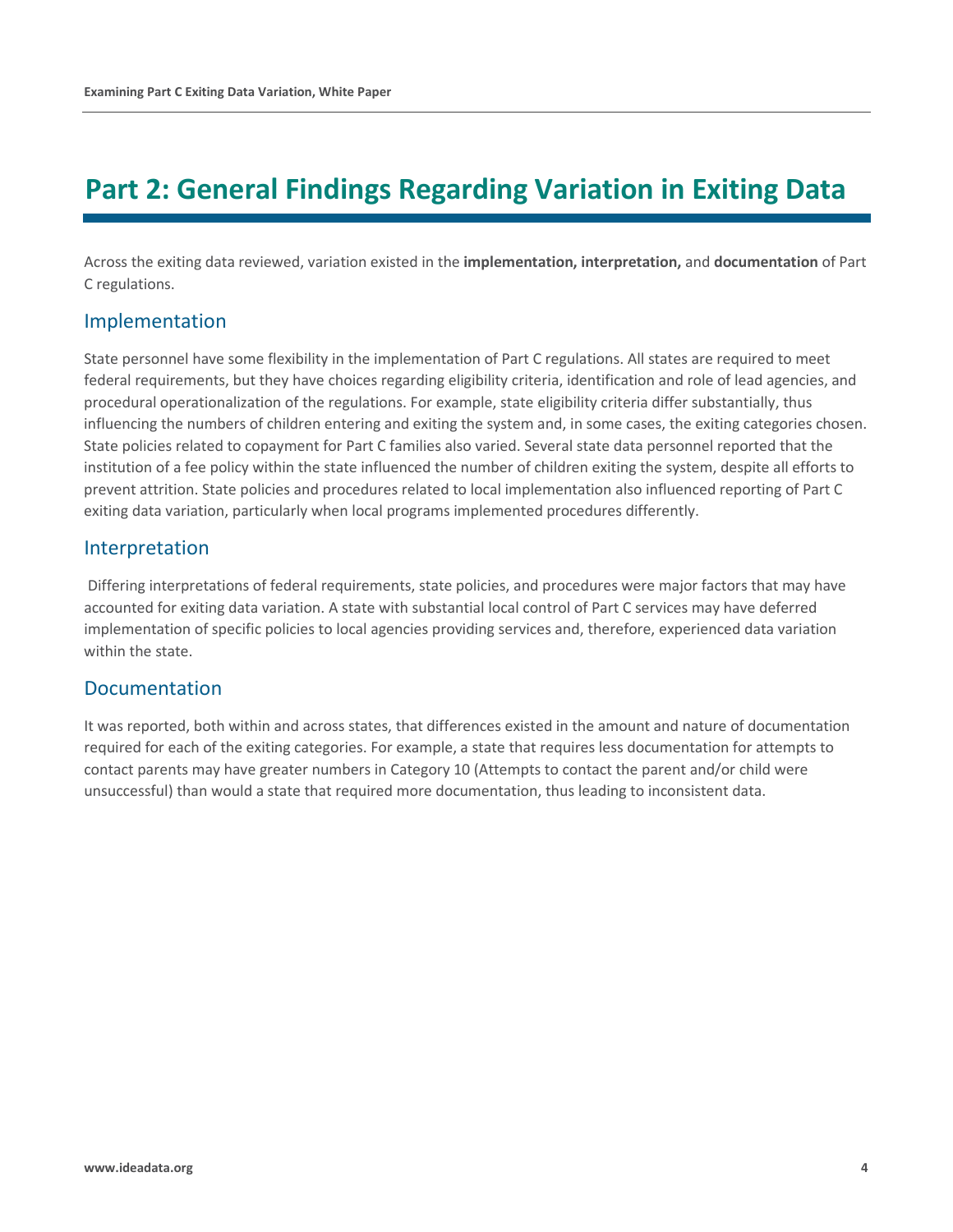## **Part 3: Specific Factors That May Influence Variation Within Categories**

Part 3 presents the results of analyses of the 12 states with the lowest and highest variation for each of the eight categories examined. For each category, findings include a figure illustrating national results, state-identified and potential reasons for variation, and strategies that may improve data quality.

### Category 1: No longer eligible for Part C prior to reaching age three.

Figure 1 shows the variation in Category 1 for 2012–13 (FFY 2013) data. The data reflect the lowest to highest percentages, with each bar representing one state's percentage of children in this category. The data range from 0 percent to 32 percent, with a national average of 14 percent.

#### **Potential Reasons for Variation**

- **Eligibility criteria:** States with broad eligibility criteria are expected to have high numbers; whereas states with strict eligibility criteria are expected to have low numbers in this category. If state analyses indicate that numbers in this category are not as expected, there is cause for further examination of the data.
- **Review of eligibility:** If a state requires annual reassessments, children may be found ineligible for continued services at the time of the reassessment and exited from services, thereby increasing the numbers of children in this category. In contrast, states that do not reassess children annually may place children in this category less often.



[state-level-data-files/index.html](http://www2.ed.gov/programs/osepidea/618-data/state-level-data-files/index.html)

- **Develop guidance documents:** Develop state guidance documents that clearly specify when to use this category, with examples that illustrate eligibility criteria, review of eligibility, and circumstances under which children may exit prior to age three.
- **Clearly indicate category definition:** As indicated in the Toolkit, the definition for this category has changed from "completion of IFSP prior to reaching age three" to "no longer eligible for Part C prior to reaching age three" under IDEA, Part C. Children who continue eligibility for services in Part C until the age of three should not be counted in this category.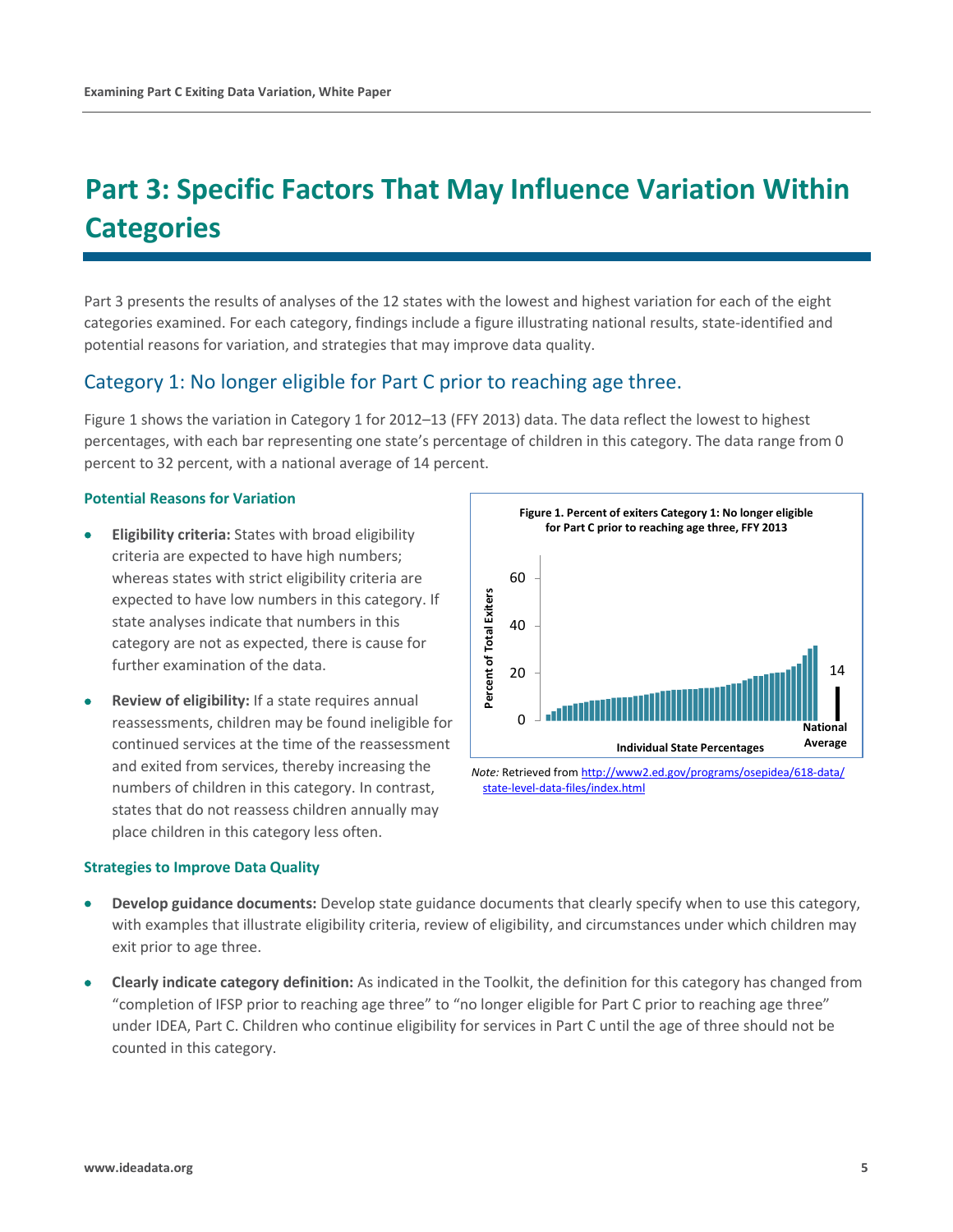### Category 2: Part B eligible, exiting Part C.

Figure 2 shows the variation in Category 2 for 2012–13 (FFY 2013). The data range from 4 percent to 63 percent, with a national average of 38 percent.

#### **Potential Reasons for Variation**

• **Eligibility criteria:** Among the states, eligibility criteria for Parts C and B may vary greatly. Several state data personnel explained that these factors influenced the percentage of children exiting Part C who were eligible for Part B. First, Part C programs may use broad or strict established risk factors for eligibility. The percentages will differ greatly in those states that have broad established risk criteria for Part C, as fewer of those children will be eligible for Part B. Second, states with broad developmental delay criteria in Part C are likely to have smaller numbers of children who are eligible for Part B. These differences may cause variation in numbers of children exiting in this category.



- **Potentially eligible:** A number of state data personnel reported transition policies that indicated all children were potentially eligible to transition from Part C to B. Interpreting the policy of "potential eligibility" as indicating that children were automatically eligible for Part B may have resulted in children being counted erroneously in this category. Transition policy requires Part C programs to determine whether the child may be eligible for Part B. This decision is not a determination of eligibility.
- **Determination of eligibility:** Several state data personnel indicated confusion about the documentation required to determine eligibility for Part B. The E*MAPS* definition for inclusion in this category requires that the Part B program make the determination of Part B eligibility. The documentation required for determination of Part B eligibility varied across states.

- **Clarify policies:** Having a clear and consistent understanding of procedures for determining Part B eligibility can lead to more accurate implementation of state and federal policy.
- **Develop training:** Clear training materials on the policies for Part B eligibility can facilitate more accurate implementation of policy.
- **Choose a consistent 12-month exiting timeframe:** Because regulations allow for inclusion of children in this category who will soon exit Part C during the 12-month reporting period, data personnel must take care not to include these children in multiple reporting years. Because the phrase "will soon exit Part C" may confuse determination of the reporting period, clearly identify a 12-month timeframe for each reporting year.
- **Clarify potential eligibility:** Potential eligibility is not the same as actual eligibility for Part B. Actual eligibility for Part B, as determined by Part B state criteria, is required for inclusion of children in this category.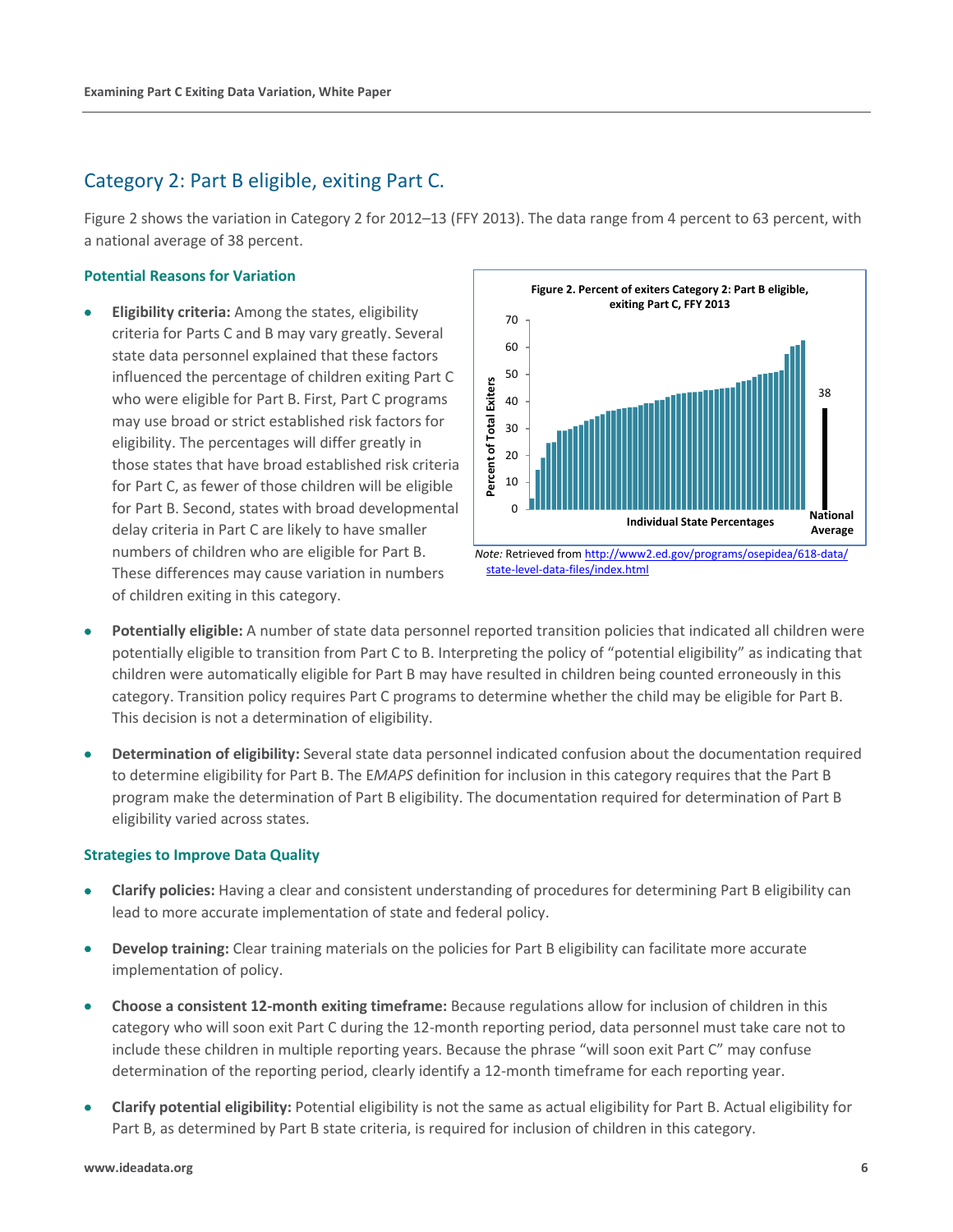• **Develop procedures for data checks:** Developing and using specific data checks (such as in the Toolkit mentioned previously) contribute to the collection of higher quality exiting data.

### Category 3: Part B eligible, continuing in Part C.

We did not find wide variation across states in this category.

### Category 4: Not eligible for Part B, exit with referrals to other programs.

Figure 3 shows the variation within this category for 2012–13 (FFY 2013). The data range from 0 percent to 23 percent, with a national average of 7 percent.

#### **Identified Reasons for Variation**

- **Eligibility criteria:** State data personnel indicated that broader eligibility for Part C than for Part B influenced numbers of children in this category. States that have broad Part C eligibility may have a higher percentage of children who exited Part C and who were not eligible for Part B and received referrals to other programs at exit.
- **Interpretation of "at-risk":** State data personnel reported different interpretations of "at-risk" factors that may have led to variation in exiting data in this category.



*Note:* Retrieved fro[m http://www2.ed.gov/programs/osepidea/618-data/](http://www2.ed.gov/programs/osepidea/618-data/state-level-data-files/index.html) [state-level-data-files/index.html](http://www2.ed.gov/programs/osepidea/618-data/state-level-data-files/index.html)

• **Availability of services:** Several state data personnel reported that the number of available/potential referral options in a given community influenced the percentage of children in this exiting category. This situation was especially present in rural areas; therefore, variation may have existed between rural and urban programs within a state.

- **Colocated services:** States with a high percentage of children in this category suggested that the presence of other programs colocated with Part C services was an influencing factor. Specifically, several state data personnel indicated that when Part C services were delivered in settings with multiple other programs (e.g., Head Start and childcare), there was often an informal, seamless system for referral. The state data personnel reported an increased likelihood that children exited Part C with referrals to other programs and were included in this category.
- **Referral method:** State data personnel suggested that methods for referrals were defined differently in local entities. For example, some local data personnel considered a phone call to be sufficient for a referral, yet others required documentation of written referral. If state policy and procedures did not clearly define referral methods, local data personnel may have assigned children inconsistently to this exiting category.
- **Family reasons:** On occasion, without direct involvement from Part C providers, family members selected and arranged non-Part B services for their children at age 3. State data personnel reported that interpretations varied as to whether to count this situation as exit with referrals.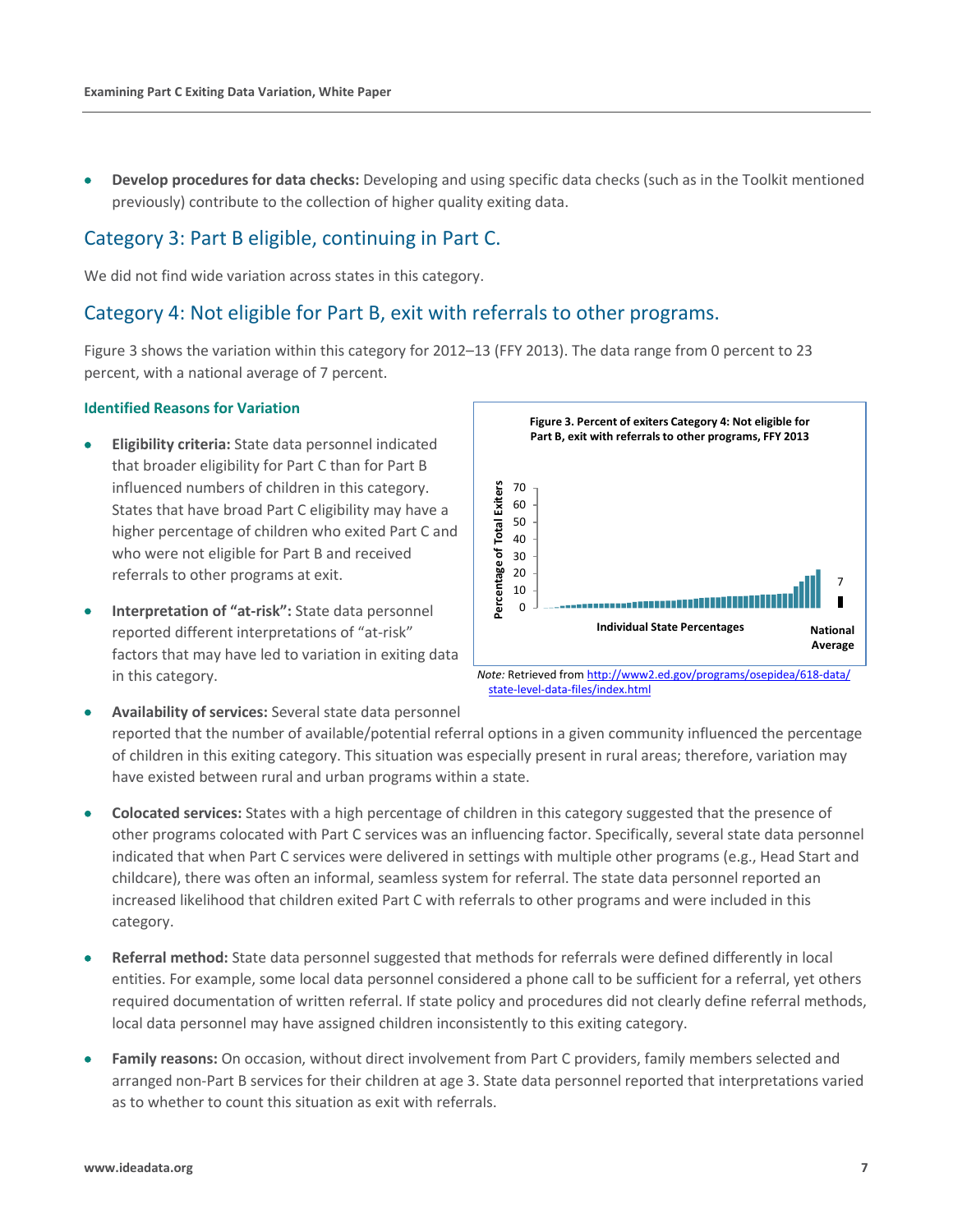#### **Strategies to Improve Data Quality**

- **Increase awareness of community resources:** Improve Part C staff's knowledge about available referral resources and increase community awareness of Part C services.
- **Increase number of community resources:** When possible, identify and develop additional referral resources in communities where they are inadequate.
- **Clarify referral policy:** Clarify policies and procedures for referrals to facilitate accurate reporting in this category, including how to document informal and formal referrals.
- **Improve training documents:** Ensure that training materials provide a comprehensive overview of state policies, procedures, and methods for documenting referrals.
- **Verify correct implementation of referral policy:** Examine patterns of referrals within the state, including referral sources in local communities, to verify consistent implementation of state policy.

## Category 5: Not eligible for Part B, exit with no referrals.

Figure 4 shows the variation within this category for 2012–13 (FFY 2013). The data range from 0 percent to 11 percent, with a national average of 3 percent. Note that the potential reasons for variation and strategies for improvement are very similar to those for Category 4 (Not eligible for Part B, exit with referrals to other programs).

#### **Potential Reasons for Variation**

- **Availability of services:** Several state data personnel reported that the availability of other programs in a community influenced the percentage of children in this category. This situation is especially true in rural areas; therefore, variation may exist between rural and urban programs within a state. Some state data personnel in states with fewer available resources reported fewer referrals at exit.
- **Colocated services:** State data personnel who reported a high percentage of children in this category suggested that colocated Part C services



*Note:* Retrieved fro[m http://www2.ed.gov/programs/osepidea/618-data/](http://www2.ed.gov/programs/osepidea/618-data/state-level-data-files/index.html) [state-level-data-files/index.html](http://www2.ed.gov/programs/osepidea/618-data/state-level-data-files/index.html)

were an influencing factor. Several state data personnel indicated that when Part C services were delivered in settings with multiple other services (e.g., Head Start and childcare), there was often an informal, seamless system for referral. In cases where referrals were informal and not written, data personnel may have counted children erroneously in this category.

• **Referral method:** State data personnel suggested that the process (written or other) for referrals might have been different across local programs. If state policy and procedures did not clearly define referral methods, local programs may have reported children in this category differently.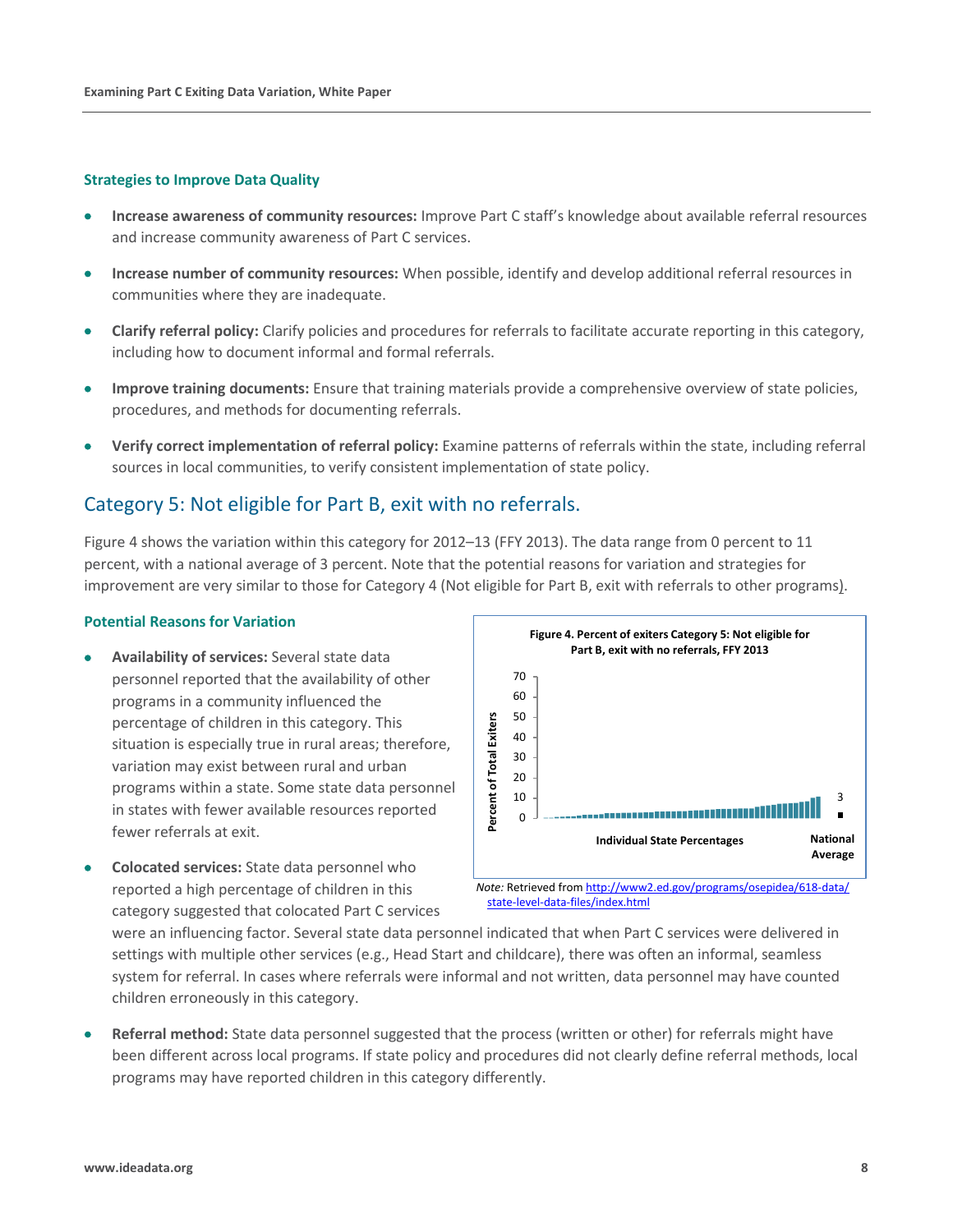#### **Strategies to Improve Data Quality**

- **Increase awareness of community resources:** Communicate effectively to Part C staff all new and existing community resources for preschool-age children.
- **Clarify policy:** Clarify specific criteria for the referral process and expectations for documentation to facilitate accurate reporting in this category. It is important that local programs, with and without seamless referral systems, consistently document informal and formal referrals to improve the accuracy of these data.
- **Develop training documents:** Incorporate referral procedures and expectations for documentation into training documents for increased consistency of implementation.

## Category 6: Part B eligibility not determined.

Figure 5 shows the variation within this category for 2012–13 (FFY 2013). The data range from 0 percent to 20 percent in this category, with a national average of 11 percent.

#### **Potential Reasons for Variation**

- **Inadequate communication between Part B and C:**  Several state data personnel described inadequate communication between Parts C and B as a factor in variation for this category. If Part B staff did not verify eligibility, Part C staff may have counted children in this category due to a lack of information.
- **Nonverification policy:** State data personnel reported some confusion about the requirement to verify eligibility for Part B. Some state personnel reported that they had a clear policy on confirming eligibility for Part B, yet others did not, thus influencing data reliability in this category.



*Note:* Retrieved from [http://www2.ed.gov/programs/osepidea/618-data/](http://www2.ed.gov/programs/osepidea/618-data/state-level-data-files/index.html) [state-level-data-files/index.html](http://www2.ed.gov/programs/osepidea/618-data/state-level-data-files/index.html)

• **Data system not linked:** Several state data personnel suggested that methods for collecting exiting data were a factor. If Part C and Part B data systems were not linked, verification was less likely to be accurate.

- **Improve communication:** Expand and enhance communication between Part C and Part B programs regarding eligibility criteria, transition processes and protocols, and Part B eligibility determination.
- **Share data:** Develop linkages between data systems or processes for more accurate data sharing.
- **Clarify policy:** Develop policy and training documents to ensure that Part C staff members have clearly articulated processes for verifying Part B eligibility.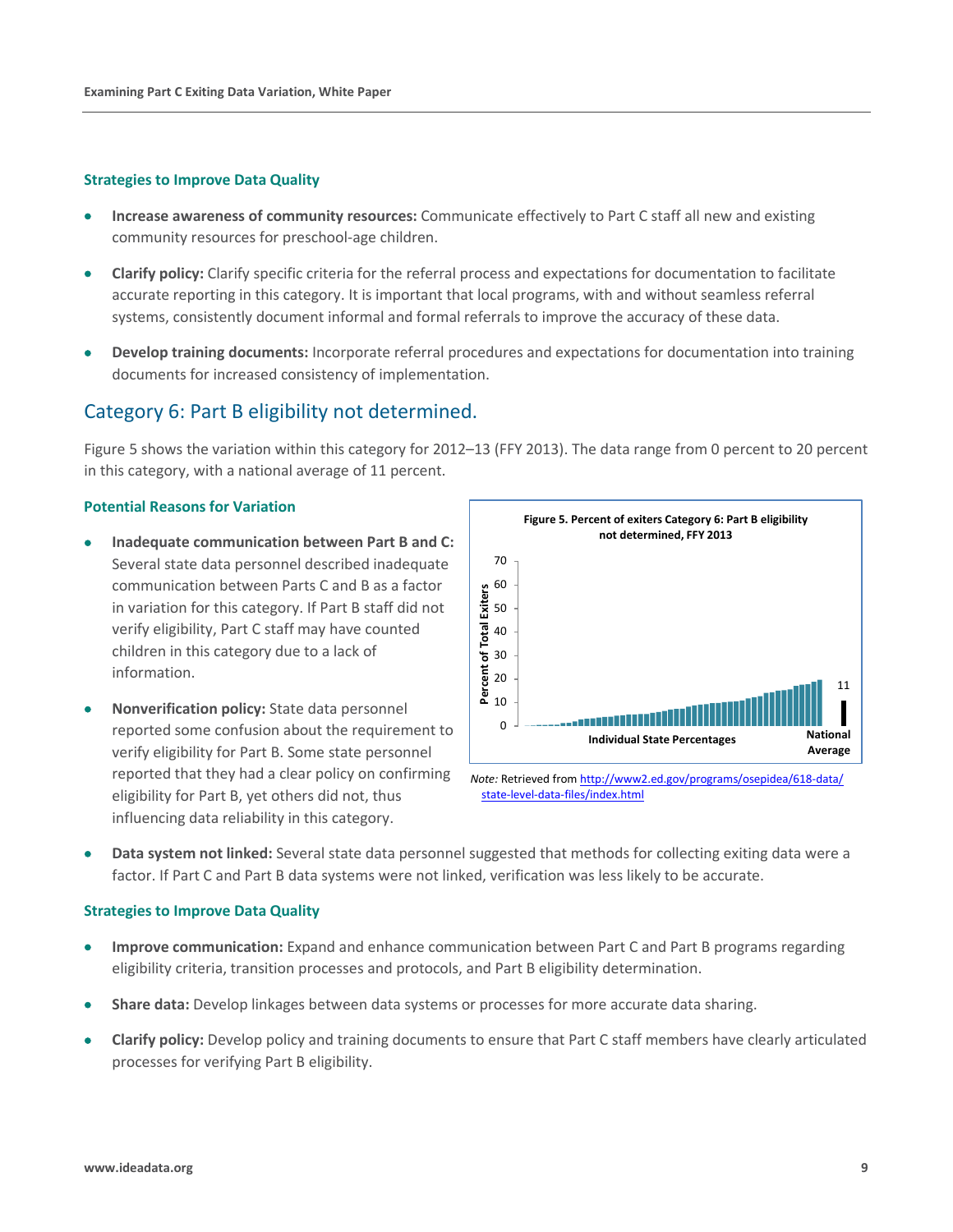## Category 7: Deceased.

We did not find wide variation across states in this category.

## Category 8: Moved out of state.

Figure 6 shows the variation within this category for 2012–13 (FFY 2013). The data range from 1 percent to 13 percent in this category, with a national average of 4 percent.

#### **Potential Reasons for Variation**

- **Confusion about category definition:** State data personnel reported being unsure about how to categorize a family that moved within the state but was no longer in communication with Part C staff.
- **High incidence of family mobility:** Several state data personnel suggested that high numbers in this category indicated greater family mobility in a particular locale.
- **Inability to track children's movement with state data system:** If a state could not clearly track children's movement within the state (i.e., no unique child identification number), reporting in this



[state-level-data-files/index.html](http://www2.ed.gov/programs/osepidea/618-data/state-level-data-files/index.html)

category may have been compromised, especially if there was no clear process to differentiate movement within from movement out of the state.

- **Develop policy documents:** Specify clear responsibility, as outlined in policy and guidance documents, for local data personnel to report child movement within or out of state.
- **Improve child-tracking system:** Implement a unique child identifier, common across the state, to improve tracking of children who move within Part C programs while remaining in the state.
- **Clarify use of this category:** Specify in training documents that children who move within the state and withdraw from services by parental choice during the reporting period should be included in Category 9 (Withdrawal by parent and/or guardian) and not in this exiting category.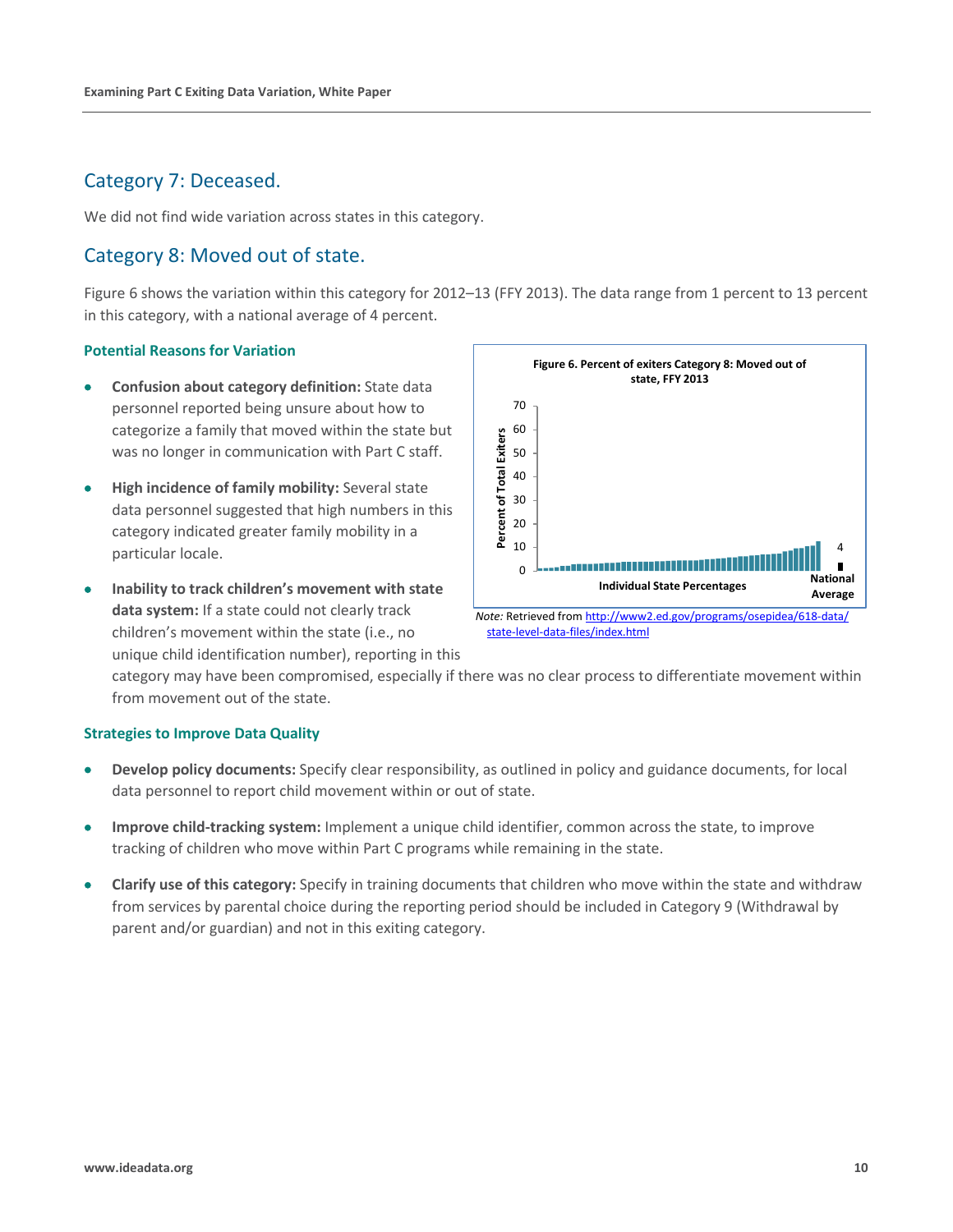## Category 9: Withdrawal by parent (or guardian).

Figure 7 shows the variation within this category for 2012–13 (FFY 2013). The data range from 2 percent to 37 percent in this category, with a national average of 12 percent.

#### **Potential Reasons for Variation**

• **Annual eligibility reviews:** Some state data personnel indicated that annual Part C eligibility reviews increased parent withdrawal rates. Not all states require an annual review of eligibility. For those states that do require annual eligibility review, when parents go through the review process, they may reconsider the needs of their child and their family and decide that Part C services do not address their needs. For those states without a formal annual eligibility review, parents might not reconsider needs in a deliberate manner and will continue their ongoing Part C services.



- **Changes in eligibility:** In at least one instance, a change in state policy to restrict eligibility resulted in an increased number of parent withdrawals. This change may have resulted from parent confusion over continued child eligibility for Part C services.
- **Confusion regarding category definition:** State data personnel reported confusion between this category and Category 10 (Attempts to contact parent and/or child were unsuccessful).
- **Enforcement of fee system:** The requirement of copayments, insurance billing, and other fees reportedly influenced parent withdrawal.
- **Varying parent satisfaction:** A high percentage in this category indicated parental dissatisfaction with services, and a low percentage may have indicated parental satisfaction with Part C services.

- **Maintain clear and consistent eligibility criteria:** Develop clear policies regarding annual review of eligibility, if applicable, and communicate those policies so that families and providers know eligibility criteria for the duration of a child's time in Part C.
- **Develop policy and training documents:** Develop explicit state policies for withdrawal by parent (or guardian), with training materials to communicate these policies to personnel who report exiting data.
- **Maintain and communicate consistent policies:** When state policies are clear and transparent (including fee policies) and are shared with families during the intake process, families may be less likely to withdraw after services begin.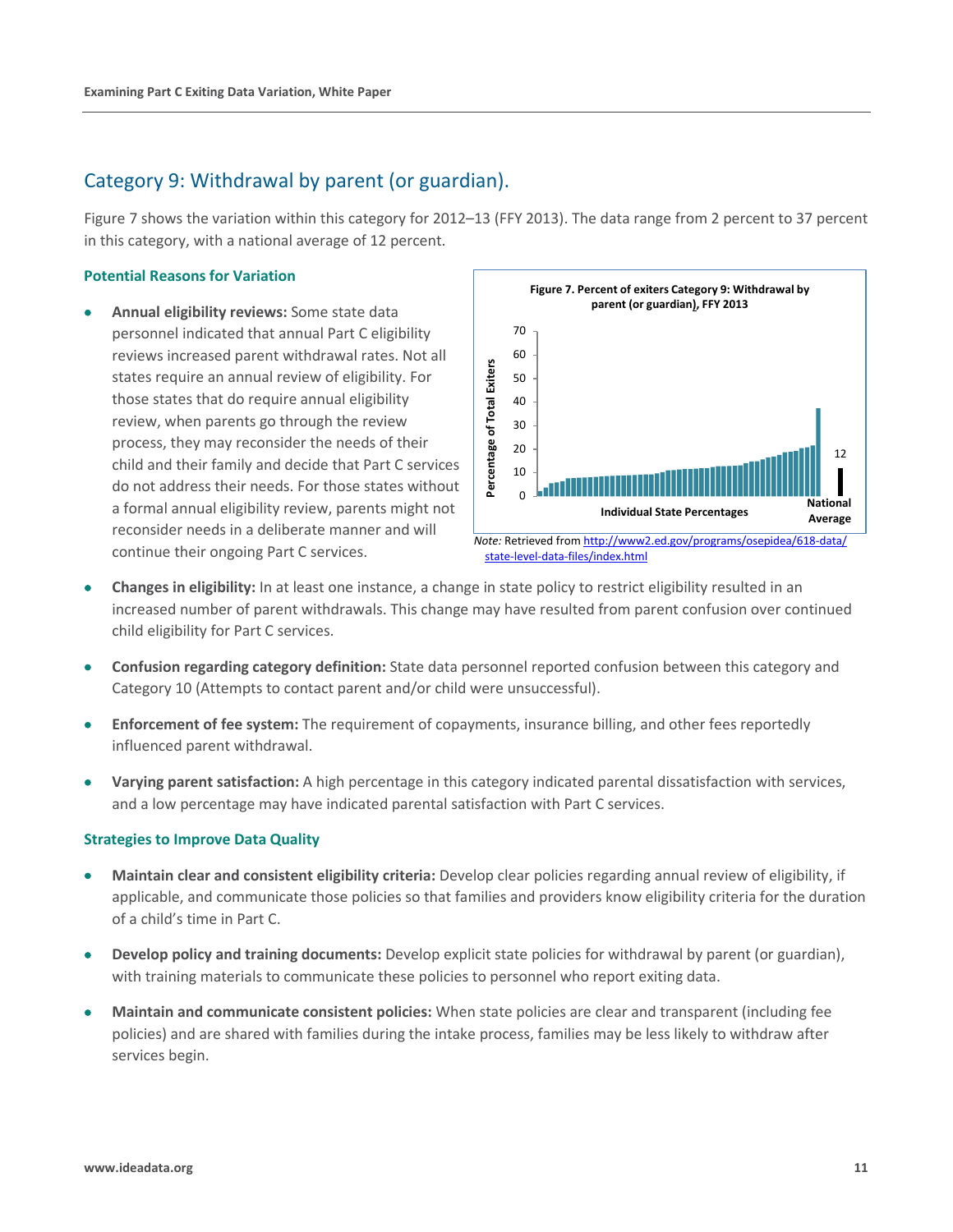## Category 10: Attempts to contact the parent and/or child were unsuccessful.

Figure 8 shows the variation within this category for 2012–13 (FFY 2013). The data range from 1 percent to 23 percent in this category, with a national average of 8 percent.

#### **Potential Reasons for Variation**

- **Closing cases to meet 45-day timeline:** State data personnel indicated that pressure to meet the 45 day timeline per Part C regulation 20 U.S.C. §§ 1416(a)(3)(B) and 1442 contributed to reporting in this category.
- **Confusion about categories 8, 9, and 10:** Confusion about whether to assign Category 8 (Moved out of state) or Category 9 (Withdrawal by parent or guardian), rather than Category 10 (Attempts to contact the parent and/or child were unsuccessful) may have led to variation within and across states, with children placed in the assigned category incorrectly.



*Note:* Retrieved fro[m http://www2.ed.gov/programs/osepidea/618-data/](http://www2.ed.gov/programs/osepidea/618-data/state-level-data-files/index.html) [state-level-data-files/index.html](http://www2.ed.gov/programs/osepidea/618-data/state-level-data-files/index.html)

• **Unclear policies regarding attempts to contact prior to termination:** High numbers in this category indicated inconsistent policies for maintaining family contact or a low number of attempts required. Low numbers may have indicated clear and frequent communication with families.

- **Develop policy:** Specify policies for maintaining contact with families and the processes for documenting the frequency of family contact and communication. For example, Medicaid required one state to document a reason for this category and subsequently develop guidance/procedures for no family contact after 30 days. A policy or guidance document defining the number and methods for documenting parent contacts can lead to greater consistency within and across states.
- **Clarify category definitions:** Specify clearly the differences between Category 8 (Moved out of state), Category 9 (Withdrawal by parent or guardian), and Category 10 (Attempts to contact the parent and/or child were unsuccessful).